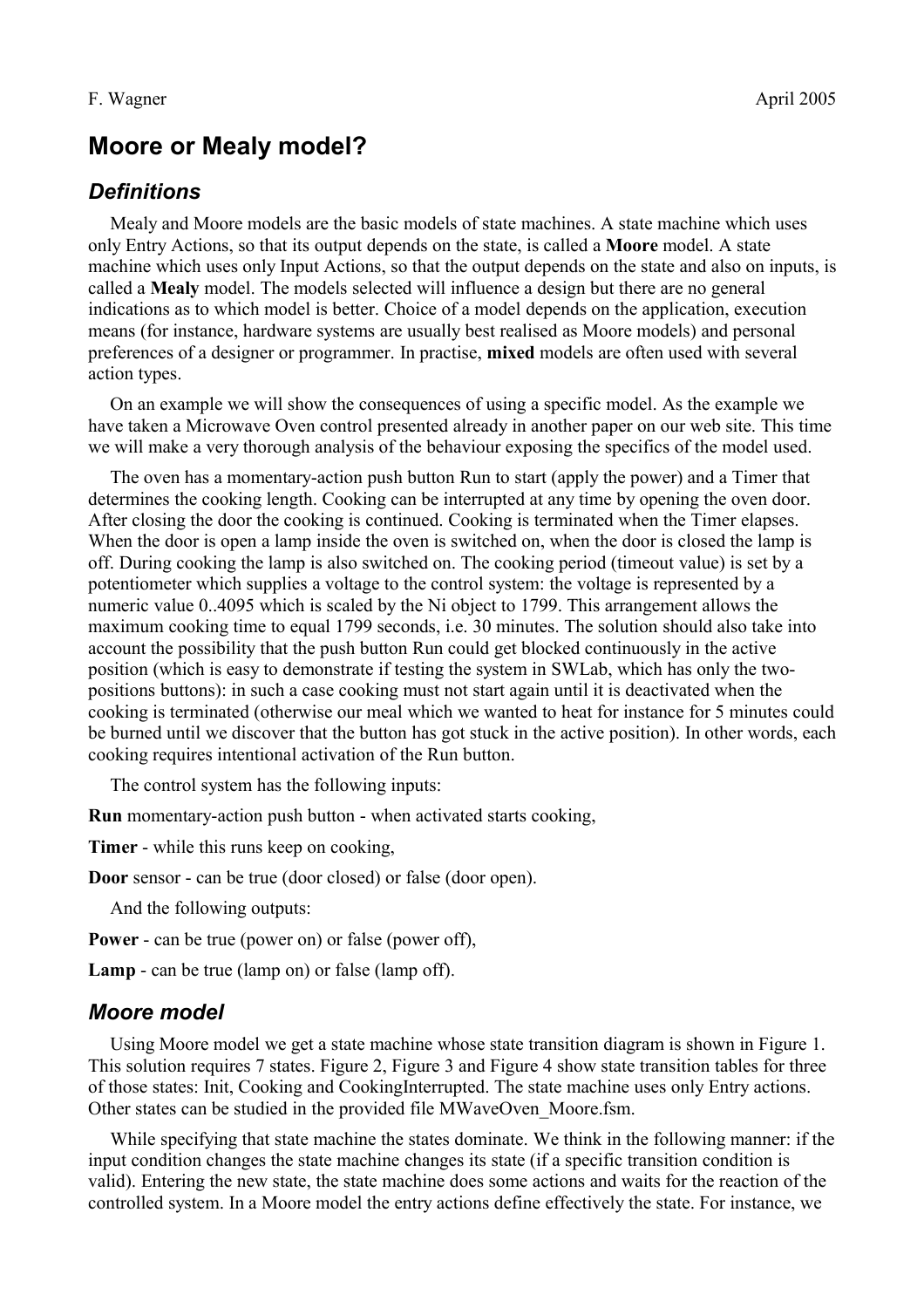would think about the state Cooking: it is a state where the Timer runs and the state machines waits for the Timer OVER signal.



<span id="page-1-0"></span>Entering the state the Timer switchpoint is activated and the Lamp is switched off. Opening the Door forces the state machine to go to the state DoorOpen. If the Run button becomes active and the Timeout value is not zero the state machine goes to the state Cooking. Note that the condition DoorClosed is for the last transition superfluous as in that case the state machine is in the state Door Open.

| Idle       | Entry action                 | Do_LampOff<br>Swip_Timeout_On |
|------------|------------------------------|-------------------------------|
|            | leXit action.                |                               |
|            |                              |                               |
| DoorOpened | Door_Opened                  |                               |
| Cooking    | Di_Run & Swip_TimeoutNotZero |                               |

<span id="page-1-2"></span>*Figure 2 Moore model: state transition table for the state Idle*

Entering the state the state machine switches on the Lamp and applies the Power. In addition, it starts the Timer which timeout determines the cooking time. Cooking can be interrupted at any time by opening the Door.

| Cooking            | Entry action | Do_LampOn<br>Do_PowerOn<br>Timer_Start |
|--------------------|--------------|----------------------------------------|
|                    | eXit action  |                                        |
|                    |              |                                        |
| CookingInterrupted | Door_Opened  |                                        |
| CookingCompleted   | Timer_OVER   |                                        |

<span id="page-1-1"></span>*Figure 3 Moore model: state transition table for the state Cooking*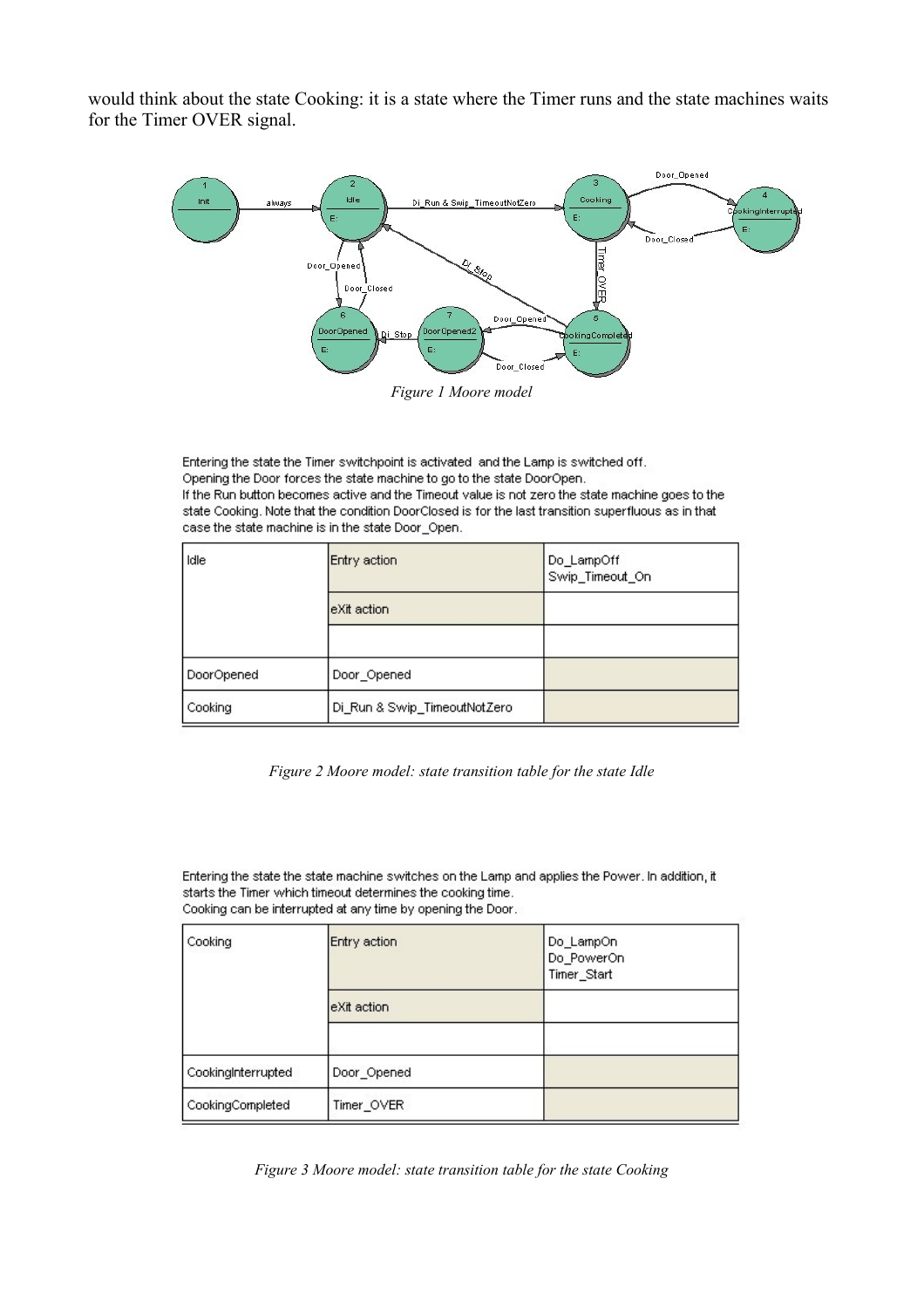| CookingInterrupted | Entry action | Do_PowerOff<br>Timer_Stop |
|--------------------|--------------|---------------------------|
|                    | eXit action  |                           |
|                    |              |                           |
| Cooking            | Door_Closed  |                           |

Entering the state the state machine switches off the Power and stops the Timer. Cooking continues when the Door is closed.

<span id="page-2-0"></span>*Figure 4 Moore model: state transition table for the state CookingInterrupted*

Note the necessity of having two states DoorOpened. The DoorOpened2 is required to keep the information about the Run button: until it stays active in the state CookingCompleted the state machine must not return to the state Idle.

The Moore model seems to be relatively easy to understand due to its simple design philosophy based on states with Entry actions.

### *Mealy model*

The Mealy model is shown in [Figure 5.](#page-2-1) It requires only 5 states. The states: Idle, Cooking and CookingInterrupted for that model (see [Figure 6,](#page-3-1) [Figure 7](#page-3-0) and [Figure 8\)](#page-4-0) illustrate its features. Other states can be studied in the provided file MWaveOven\_Mealy.fsm. All activities are done as Input actions, which means that actions essential for a state must be performed in all states which have a transition to that state. The Timer must be now started in both states: Idle and CookingInterrupted. This may be considered as a disadvantage: the functioning becomes a bit confusing.



<span id="page-2-1"></span>*Figure 5 Mealy model*

In a Mealy model the inputs dominate our considerations during specification. We think in the following manner: if an input condition changes the state machine reacts to that change performing some action(s); it may also change the state. In a Mealy model the inputs in a given state determine less the present state but rather the next states. For instance, the Timer which decides about the state Cooking must be started in both neighbouring states: Idle and CookingInterrupted. Therefore the meaning of states is more hazy: the state Cooking is determined by the Timer but the Timer control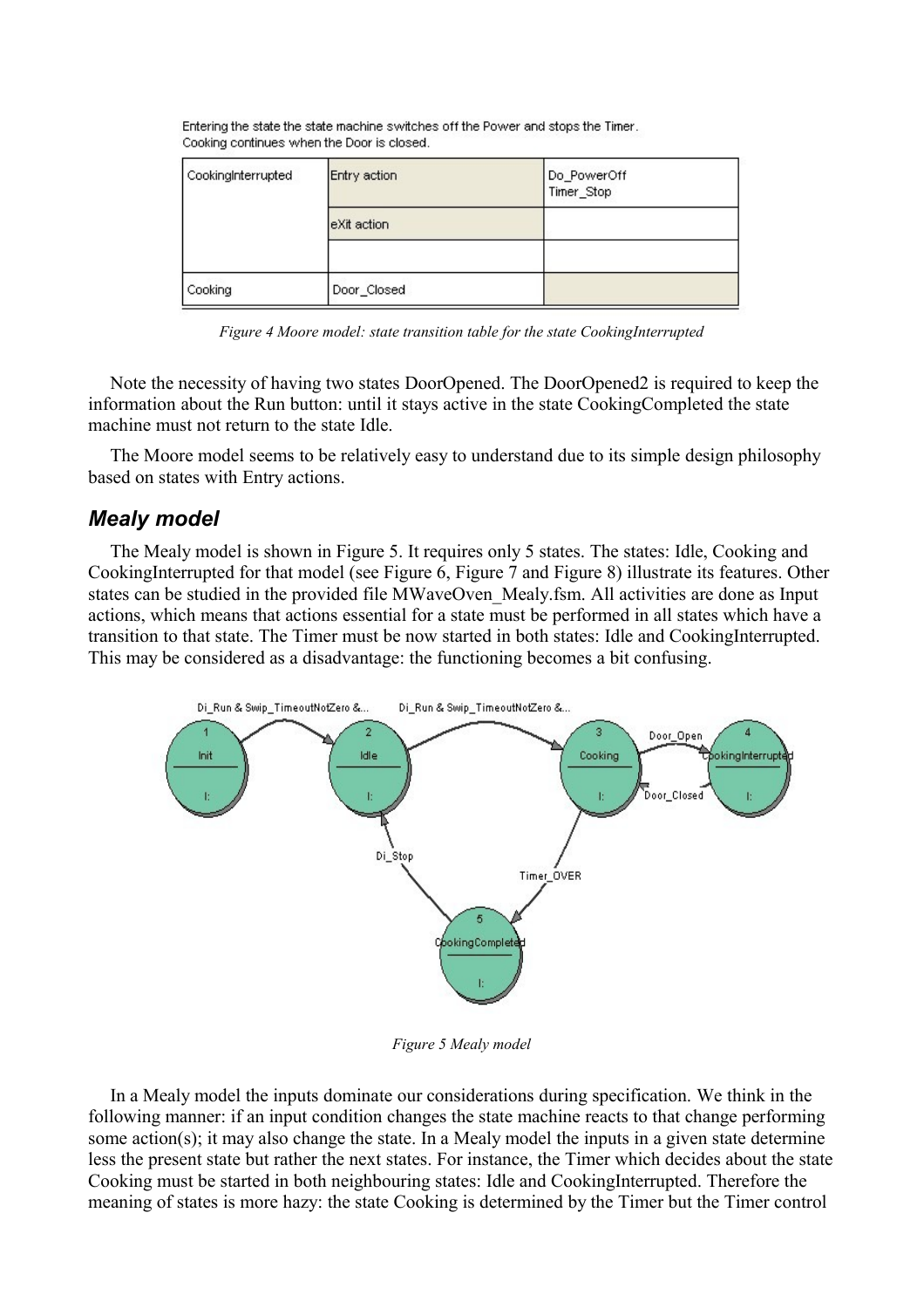The specification of this state is the same as for the state Init with one exception: the switchpoint is already enabled.

Opening and closing the Door switches the Lamp on and off.

If the Run button becomes active and the timeout value is not zero the state machine switches on the Lamp and the Power, and goes to the state Cooking.

| Idle    | Entry action                                  |                                        |
|---------|-----------------------------------------------|----------------------------------------|
|         | eXit action                                   |                                        |
|         | Di_Run & Swip_TimeoutNotZero &<br>Door_Closed | Do LampOn<br>Do PowerOn<br>Timer_Start |
|         | Door Open                                     | Do LampOn                              |
|         | Di_Stop & Door_Closed                         | Do LampOff                             |
| Cooking | Di_Run & Swip_TimeoutNotZero &<br>Door Closed |                                        |

#### <span id="page-3-1"></span>*Figure 6 Mealy model: state transition table for the state Idle*

Cooking is interrupted if the Door gets opened: the state machine switches of the Power, stops the Timer and goes to the state CookingInterrupted.

Cooking is terminated if the Timer is over: the state machine switches of the Power and the Lamp, resets the Timer, and the state machine goes to the state CookingCompleted.

Note the very subtle moment: Timer\_OVER resets the Timer and is the condition for the transition to the state CookingCompleted: the transition is done on the condition which are due in the moment when the execution started due to the Timer signalling OVER.

| Cooking            | Entry action |                                          |
|--------------------|--------------|------------------------------------------|
|                    | eXit action  |                                          |
|                    | Door_Open    | Do_PowerOff<br>Timer_Stop                |
|                    | Timer_OVER   | Do_PowerOff<br>Do_LampOff<br>Timer_Reset |
| CookingInterrupted | Door_Open    |                                          |
| CookingCompleted   | Timer_OVER   |                                          |

<span id="page-3-0"></span>*Figure 7 Mealy model: state transition table for the state Cooking*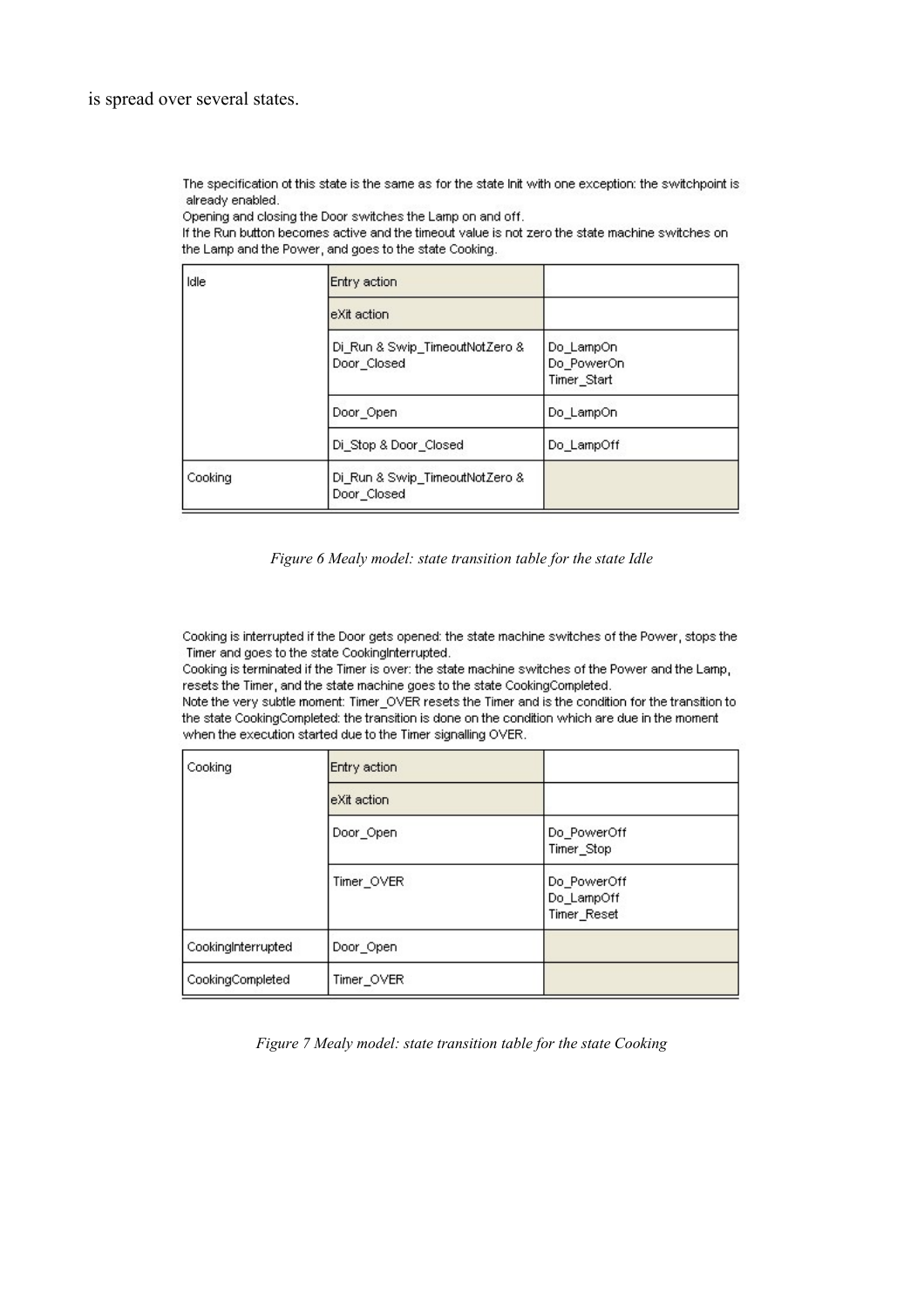| CookingInterrupted | Entry action |                           |
|--------------------|--------------|---------------------------|
|                    | eXit action  |                           |
|                    | Door_Closed  | Do_PowerOn<br>Timer_Start |
| Cooking            | Door_Closed  |                           |

Cooking continues if the Door gets closed: the state machine switches on the Power, starts the Timer, and returns to the state Cooking.

<span id="page-4-0"></span>*Figure 8 Mealy model: state transition table for the state CookingInterrupted*

As a rule, the Mealy model requires fewer states than the Moore model but it seems to be more difficult to understand due to its less strict design philosophy based on a rule: do something in a state but the effects will be used in other state(s).

# *Mixed model*

The mixed model shown in [Figure 9](#page-4-1) allows us to achieve an optimal solution: we just use the best features of both models: Moore and Mealy. The states Cooking [\(Figure 10\)](#page-5-1) and CookingInterrupted [\(Figure 11\)](#page-5-0) correspond to the Moore model. The states Idle and CookingCompleted [\(Figure 12\)](#page-6-0) is a mixture of both models where we use both: Entry and Input actions. Other states can be studied in the provided file MWaveOven.fsm.



<span id="page-4-1"></span>*Figure 9 Mixed model*

In the example, we use essentially a Moore model completed by Input Actions in the states: Idle and CookingCompleted. That small change in comparison with the original Moore model shown in [Figure 1](#page-1-0) gives amazing improvements: the reduction from 7 to 5 states. Considering the complexity both state machines: Moore and mixed model are similar, the mixed model having the advantage of fewer states.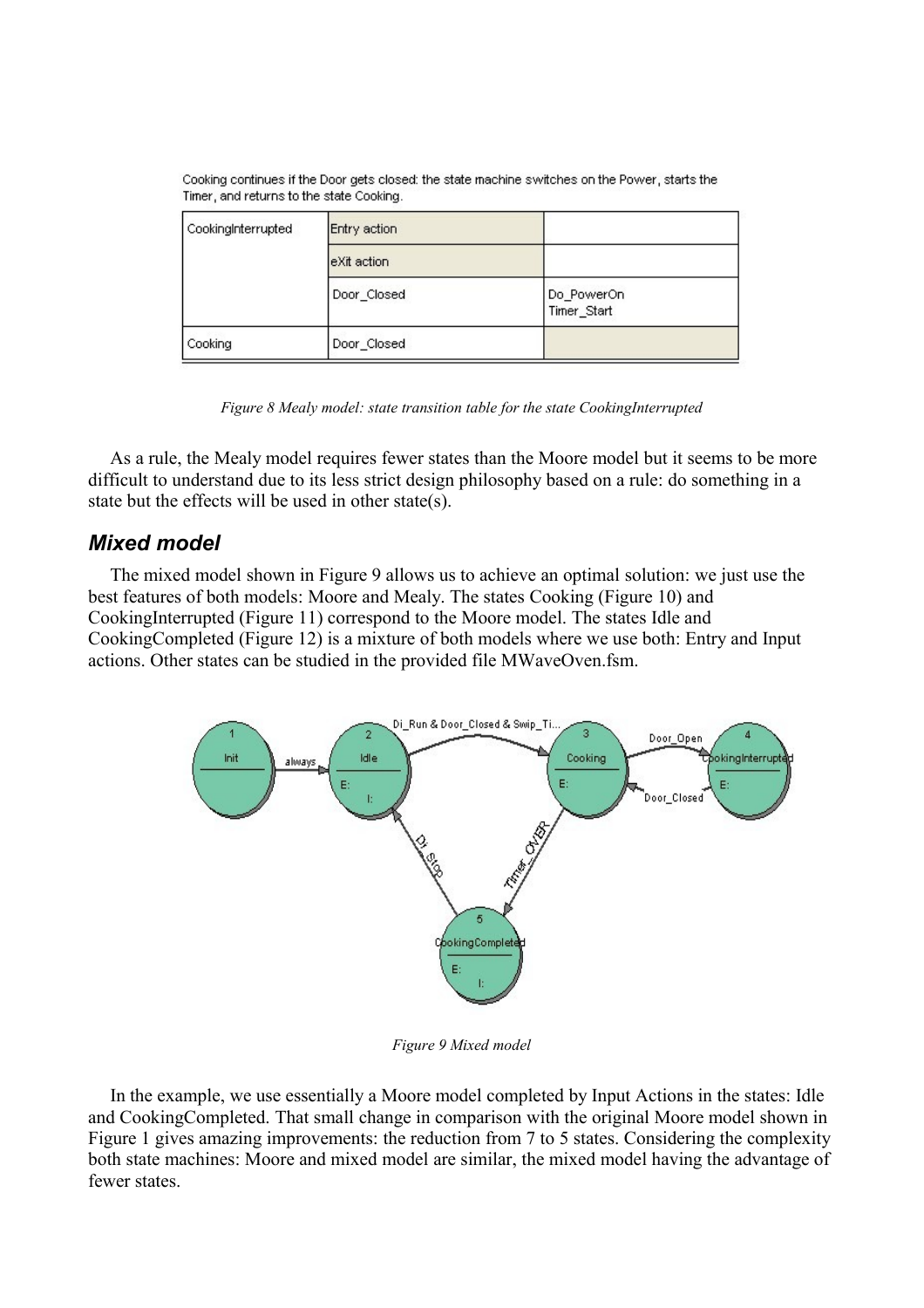On the other hand, though the Mealy model in [Figure 5](#page-2-1) and the mixed model have the same number of states, they are very different. Comparing the Mealy model with the mixed model we notice an essential simplification in favour of the mixed model.

Entering the state the switchpoint is activated.

Opening and closing the door switches the Lamp on and off.

If the Run button becomes active and the Timeout value is not zero the state machine goes to the state Cooking.

| Idle    | Entry action                                     | Swip Timeout On |
|---------|--------------------------------------------------|-----------------|
|         | eXit action                                      |                 |
|         | Door_Closed                                      | Do LampOff      |
|         | Door_Open                                        | Do LampOn       |
| Cooking | Di Run &<br>Door_Closed &<br>Swip_TimeoutNotZero |                 |

<span id="page-5-1"></span>*Figure 10 Mixed model: the state transition table for the state Idle*

Entering the state the state machine switches on the Lamp and applies the Power. In addition, it starts the Timer which timeout determines the cooking time. Cooking can be interrupted at any time by opening the Door.

| Cooking            | Entry action | Do_LampOn<br>Do_PowerOn<br>Timer_Start |
|--------------------|--------------|----------------------------------------|
|                    | leXit action |                                        |
|                    |              |                                        |
| CookingInterrupted | Door_Open    |                                        |
| CookingCompleted   | Timer_OVER   |                                        |

<span id="page-5-0"></span>*Figure 11Mixed model: the state transition table for the state Cooking*